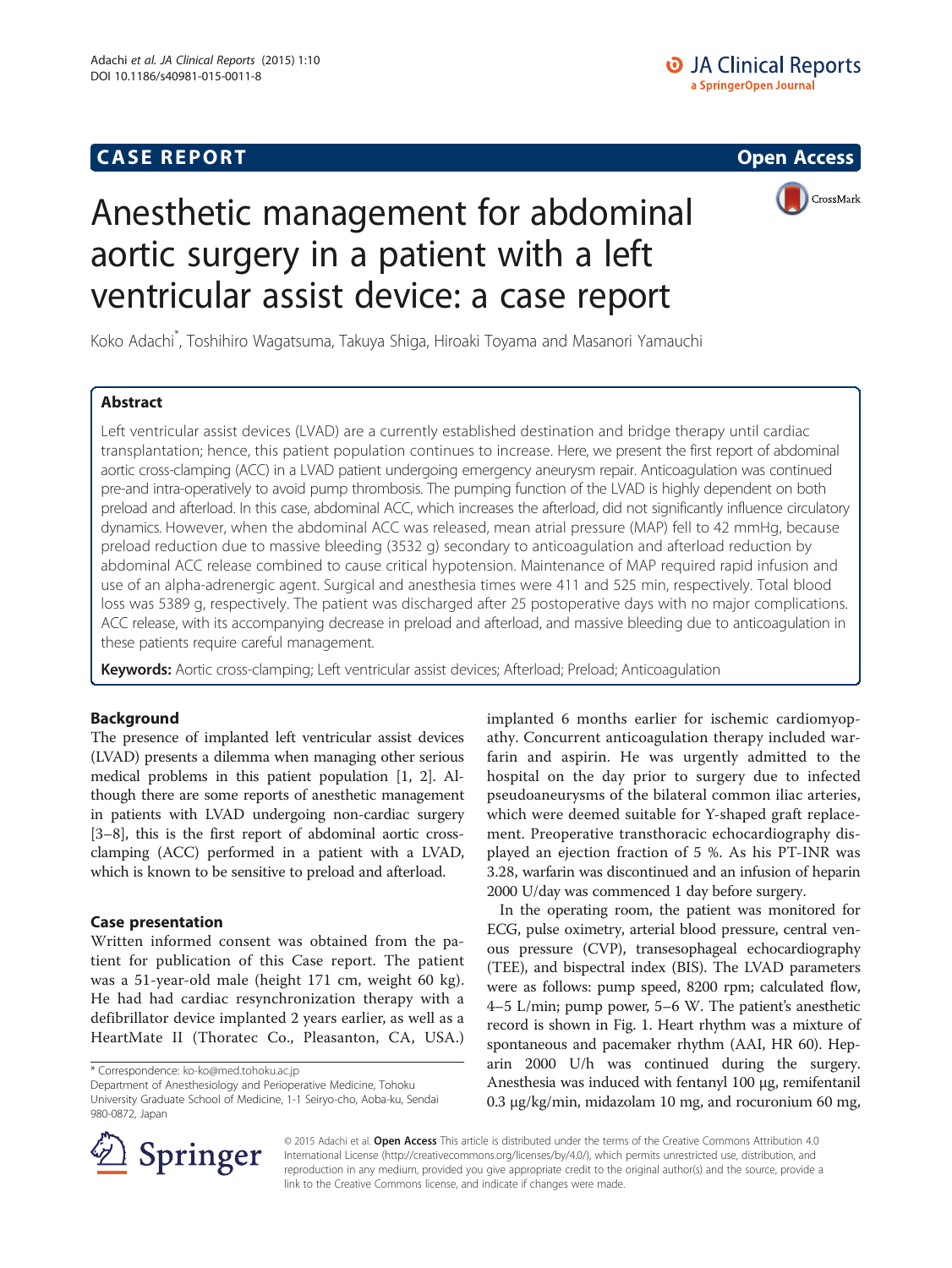<span id="page-1-0"></span>

and maintained with propofol 3–4 mg/kg/h, remifentanil 0.1–0.3 μg/kg/min, and fentanyl 1300 μg. Hypotension was treated with intermittent boluses of phenylephrine (0.05–0.1 mg). When the infrarenal abdominal ACC was applied under the same LVAD conditions, MAP and CVP increased from 61 to 71 mmHg and from 5 to 6 mmHg, respectively. ACC time was 124 min. During ACC, bleeding, the source of which could not be pinpointed, continued. Before ACC release, the volume of blood lost was 3532 g, and the volumes of fluid (including colloid solutions) and red cell concentrate (RCC) infusions were 5400 and 1680 ml, respectively. When the ACC was released, MAP decreased to 42 mmHg, and a decrease in the size of both ventricles was observed on TEE, but the sucking phenomenon was not observed. The calculated flow of the LVAD also decreased to 3 L/min. We requested the surgeon to re-clamp the aorta and re-release it gradually. Simultaneously, acute massive transfusion, fluid infusion, and administration of phenylephrine (total 0.4 mg) were performed for maintenance of MAP. Further, an infusion of norepinephrine (0.1–0.15 μg/kg/min) was started. With this, MAP increased to 60 mmHg, and calculated LVAD flow returned to 5 L/min within 15 min. At this time, the values of pH and base excess were 7.354 and −2.4, respectively. Thereafter, the heparin infusion was stopped, and 10 mg of protamine was administered. Surgical and anesthesia times were 411 and 525 min, respectively. Total blood loss and urine output were 5389 g and 1507 ml, respectively. The volumes of fluid, RCC and fresh frozen plasma (FFP) infusions were 7200, 2520, and 960 ml, respectively.

The patient was transferred to the intensive care unit and extubated the next day. He was discharged 25 days later with no major complications.

The hemodynamic management of LVAD patients during non-LVAD surgery is important because the pump function depends on both preload and afterload [\[9\]](#page-2-0). Continuous flow LVADs are up to three times more sensitive to a change in afterload compared with normal heart function [\[10\]](#page-2-0). Therefore, in this case, we were anxious about the hemodynamics at the time of ACC application and release. However, application of the ACC did not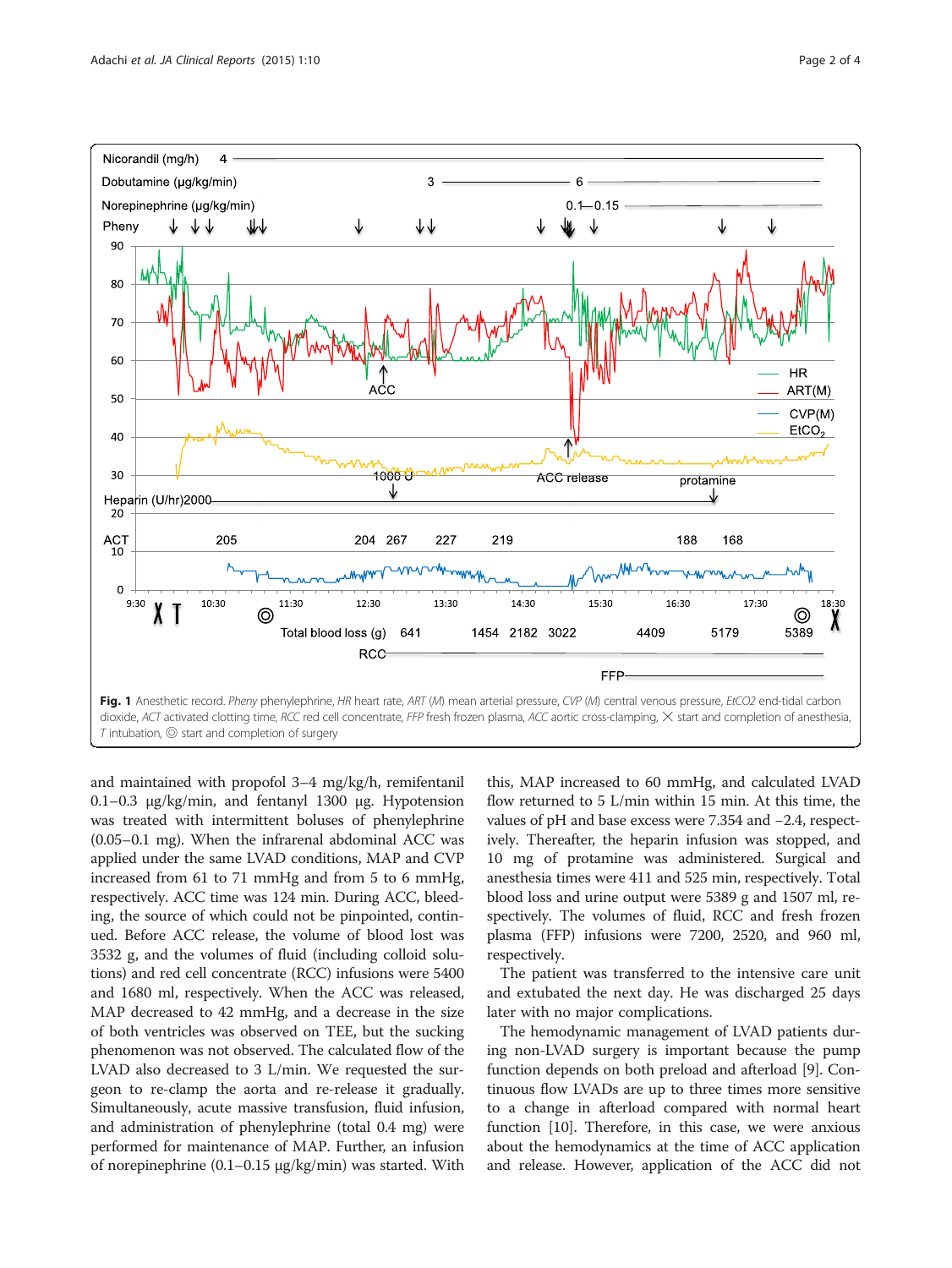<span id="page-2-0"></span>result in a significant change in MAP. This was assumed to be due to the venodilatation and relative dehydration resulting from anesthesia induction. Another reason for this may have been the fact that HeartMate II is an axial pump, and axial pumps are less afterload sensitive than centrifugal pumps [11]. On the other hand, when the ACC was released, MAP decreased precipitously. This could be because ACC release pathophysiologically decreased both afterload and venous return [12]. It has been reported that HeartMate II, in particular, demonstrates increased preload sensitivity in the low-afterload region as compared to other LVADs [11]. In this case, blood loss increased rapidly 30 min before ACC release, together with a fall in CVP. Ideally, we should have started adequate preloading and infusion of an alpha-adrenergic agent before ACC release. Moreover, a pulmonary artery catheter should have been used to monitor actual cardiac output, since the calculated flow shown on the system console may not always have a high degree of fidelity with the patient's true cardiac output [13]. It is possible to perform this surgery using cardiopulmonary bypass. The advantage of cardiopulmonary bypass is that to achieve stable circulatory dynamics, and the disadvantage is to increase operative stress.

LVAD patients chronically require anticoagulation to avoid pump thrombosis [3, [14\]](#page-3-0). In this case, because ACC required systemic heparinization, heparin was continued. Hemostasis, on the other hand, required discontinuation of heparin, administration of protamine, and FFP transfusion. A previous report suggests that the risk of bleeding due to impaired platelet aggregation in HeartMate II-treated patients may be significant [\[15](#page-3-0)]. Hence, the anesthetic management of LVAD patients should include a plan against massive bleeding preoperatively using FFP and platelet concentrates, while balancing intra-operative bleeding with pump thrombosis. Anticoagulant management is likely to be even more challenging when these patients present for emergency surgery.

RV dysfunction is another potential cause of reduced LVAD output. Thus, maintaining RV function in LVAD patients undergoing surgical procedures is extremely important. This can be achieved pharmacologically by a combination of inotropes and RV afterload reducers. We achieved this by using dobutamine, and avoiding increases in pulmonary vascular resistance (e.g., due to hypoxemia, hypercarbia, and acidosis).

#### Conclusions

This is the first report of abdominal ACC performed in a LVAD patient sensitive to preload and afterload. Application of the ACC did not significantly affect circulatory dynamics, although its release caused a marked decrease in MAP. ACC release, with its accompanying decrease in preload and afterload, and massive bleeding due to anticoagulation in these patients require careful management.

#### Consent

Written informed consent was obtained from the patient for publication of this case report and any accompanying images. A copy of the written consent is available for review by the Editor-in-Chief of this journal.

#### Competing interests

The authors declare that they have no competing interests.

#### Authors' contributions

TW participated in the design of the study and performed the statistical analysis. TS, HT, and MY conceived of the study, participated in its design and coordination, and helped to draft the manuscript. All authors read and approved the final manuscript.

#### Authors' information

Authors' Tohoku University Graduate School of Medicine establishes a ventricular assist device center.

#### Acknowledgements

We thank clinical engineers who provided information of LVAD.

# Received: 13 May 2015 Accepted: 4 August 2015<br>Published online: 30 November 2015

#### References

- 1. McKellar SH, Morris DS, Mauermann WJ, Park SJ, Zietlow SP. Evolution of general surgical problems in patients with left ventricular assist devices. Surgery. 2012;152:896–902.
- 2. Morgan JA, Paone G, Nemeh HW, Henry SE, Gerlach B, Williams CT, et al. Non-cardiac surgery in patients on long-term left ventricular assist device support. J Heart Lung Transplant. 2012;31:757–63.
- 3. Kartha V, Gomez W, Wu B, Tremper K. Laparoscopic cholecystectomy in a patient with an implantable left ventricular assist device. Br J Anaesth. 2008;100:652–5.
- 4. Motomura T, Bruckner B, Leon-Becerril J, Ayala-Anayal J, de Rienzo-Madero B, Bismuth J, et al. Superior mesenteric artery mycotic aneurysm in patients with left ventricular assist device support and intravenous drug abuse. Artif Organs. 2011;35:E164–7.
- 5. Civilini E, Bertoglio L, Rinaldi E, Chiesa R. TEVAR for ruptured mycotic aneurysm in a patient with a left ventricular assist device. J Endovasc Ther. 2012;19:370–2.
- 6. Naitoh T, Morikawa T, Sakata N, Unno M, Akiyama M, Saiki Y. Emergency laparoscopic cholecystectomy for a patient with an implantable left ventricular assist device: report of a case. Surg Today. 2013;43:313–6.
- 7. Nayak JG, White CW, Nates W, Sharda R, Horne D, Kaler K, et al. Laparoscopic nephroureterectomy in a patient with a left ventricular assist device. Can Urol Assoc J. 2013;7:E640–4.
- Starr JE, Elsayed-Awad H, Sai-Sudhakar CB. Endovascular abdominal aortic aneurysm repair in patients with ventricular assist devices. Ann Vasc Surg. 2014;28:1792. E19-1792. E22.
- 9. Nicolosi AC, Pagel PS. Perioperative considerations in the patient with a left ventricular assist device. Anesthesiology. 2003;98:565–70.
- 10. Lampert BC, Eckert C, Weaver S, Scanlon A, Lockard K, Allen C, et al. Blood pressure control in continuous flow left ventricular assist devices: efficacy and impact on adverse events. Ann Thorac Surg. 2014;97:139–46.
- 11. Salamonsen RF, Mason DG, Ayre PJ. Response of rotary blood pumps to changes in preload and afterload at a fixed speed setting are unphysiological when compared with the natural heart. Artif Organs. 2011;35:E47–53.
- 12. Gelman S. The pathophysiology of aortic cross-clamping and unclamping. Anesthesiology. 1995;82:1026–60.
- 13. Slininger KA, Haddadin AS, Mangi AA. Perioperative management of patients with left ventricular assist devices undergoing noncardiac surgery. J Cardiothorac Vasc Anesth. 2013;27:752–9.